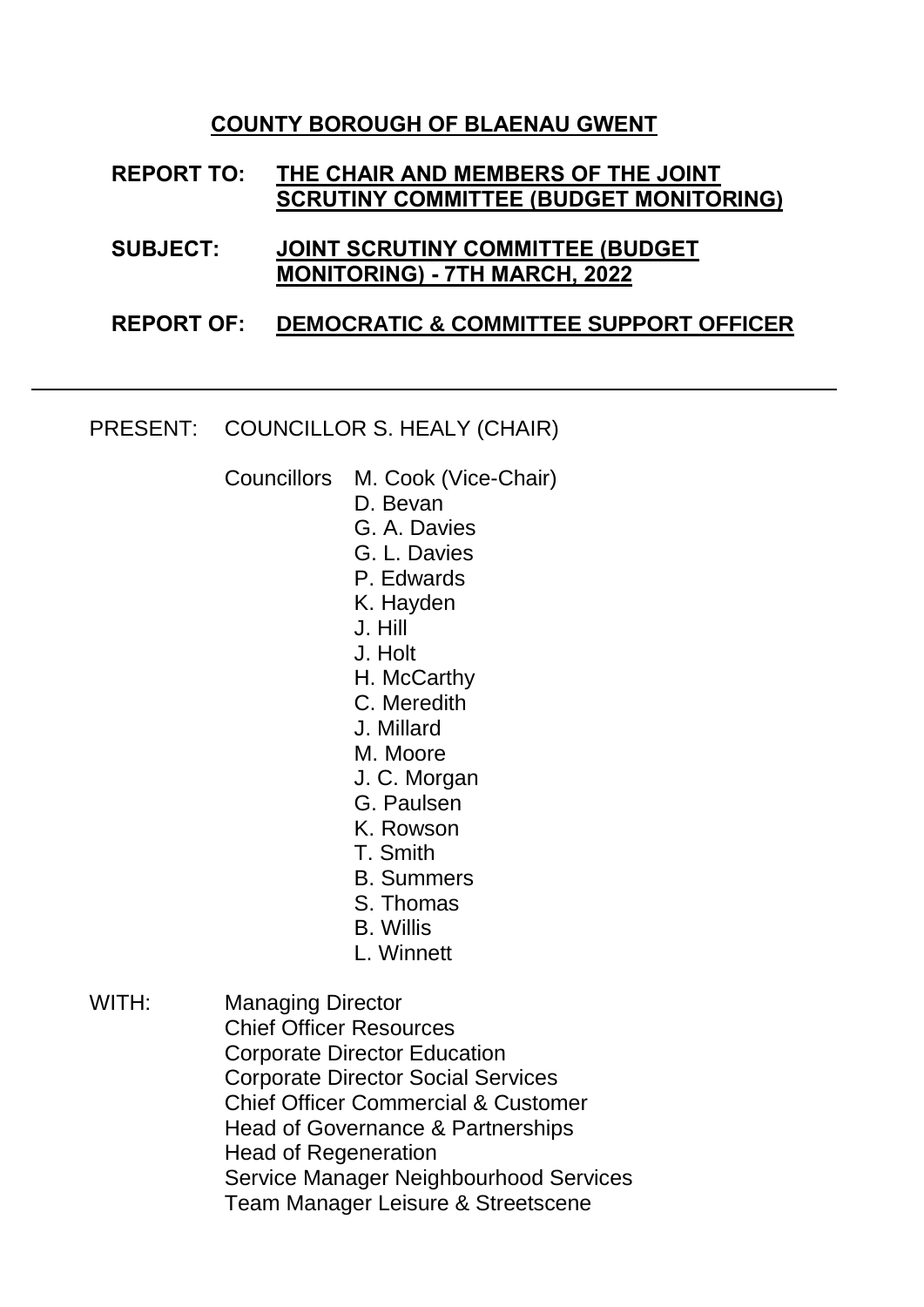## Scrutiny & Democratic Officer/Advisor

| <b>ITEM</b>  | <b>SUBJECT</b>                                                                                                                      | <b>ACTION</b> |
|--------------|-------------------------------------------------------------------------------------------------------------------------------------|---------------|
| <b>No. 1</b> | SIMULTANEOUS TRANSLATION                                                                                                            |               |
|              | It was noted that no requests had been received for the<br>simultaneous translation service.                                        |               |
| <b>No. 2</b> | <b>APOLOGIES</b>                                                                                                                    |               |
|              | Apologies for absence were reported for Councillors M. Day, M.<br>Cross, H. Trollope, L. Elias and Mr. T. Baxter (co-opted Member). |               |
| <b>No. 3</b> | DECLARATIONS OF INTEREST AND DISPENSATIONS                                                                                          |               |
|              | Councillor B. Summers declared an interest in Silent Valley Waste<br>Services Limited where referred to on the agenda.              |               |
| <b>No. 4</b> | JOINT SCRUTINY COMMITTEE (BUDGET MONITORING)                                                                                        |               |
|              | The minutes of the meeting held on 15 <sup>th</sup> November, 2021 were<br>submitted.                                               |               |
|              | The Committee AGREED that the minutes be accepted as a true<br>record of proceedings.                                               |               |
| <b>No. 5</b> | <b>ACTION SHEET - 22ND NOVEMBER 2021</b>                                                                                            |               |
|              | The Action Sheeting arising from the meeting held on 15 <sup>th</sup><br>November, 2021 was submitted.                              |               |
|              | The Committee AGREED that the Action Sheet be noted.                                                                                |               |
| <b>No. 6</b> | JOINT SCRUTINY COMMITTEE (BUDGET MONITORING)                                                                                        |               |
|              | The minutes of the special meeting held on $8th$ February, 2022<br>were submitted.                                                  |               |
|              | The Committee AGREED that the minutes be accepted as a true<br>record of proceedings.                                               |               |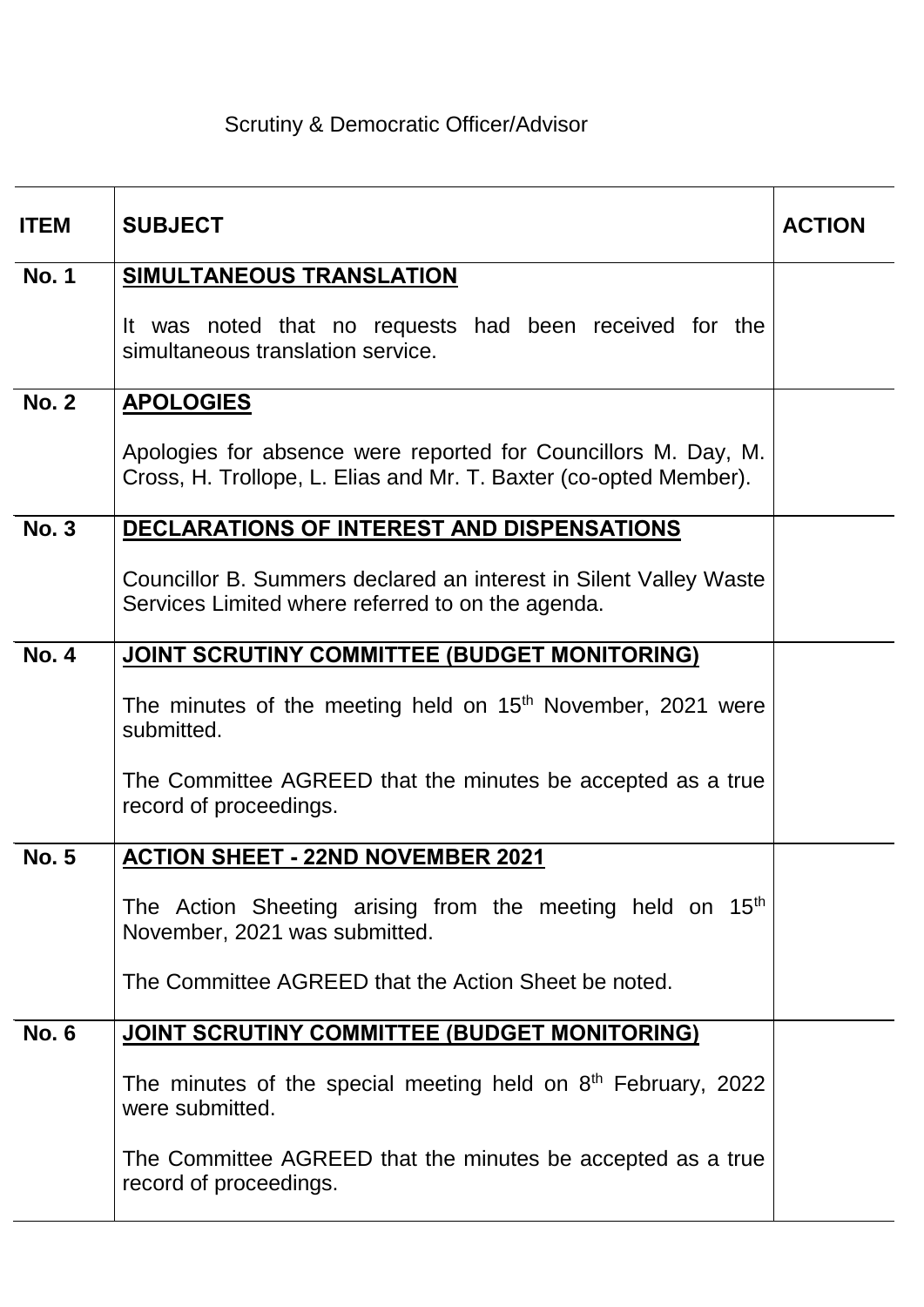| <b>No. 7</b> | REVENUE BUDGET MONITORING -2021/2022, FORECAST                                                                                                                                        |  |
|--------------|---------------------------------------------------------------------------------------------------------------------------------------------------------------------------------------|--|
|              | OUTTURN TO 31 MARCH 2022 (AS AT 31ST DECEMBER<br><u>2021)</u>                                                                                                                         |  |
|              |                                                                                                                                                                                       |  |
|              | Consideration was given to report of the Chief Officer Resources.                                                                                                                     |  |
|              | The Committee AGREED to recommend that the report be                                                                                                                                  |  |
|              | accepted and Members note the financial outcomes                                                                                                                                      |  |
|              | in the report. (Option 1)                                                                                                                                                             |  |
| <b>No. 8</b> | <b>CAPITAL BUDGET MONITORING, FORECAST FOR 2021/2022</b>                                                                                                                              |  |
|              | <b>FINANCIAL YEAR (AS AT 31 DECEMBER 2021)</b>                                                                                                                                        |  |
|              | Consideration was given to report of the Chief Officer Resources.                                                                                                                     |  |
|              | The Committee AGREED to recommend that the report be<br>accepted and Members:                                                                                                         |  |
|              | • Continue to support appropriate financial control procedures<br>agreed by Council; and                                                                                              |  |
|              | Note the budgetary control and monitoring procedures in<br>place within the Capital Team, to safeguard Authority<br>funding. (Option 1)                                               |  |
| <b>No. 9</b> | USE OF GENERAL AND EARMARKED RESERVES 2021/2022                                                                                                                                       |  |
|              | Consideration was given to report of the Chief Officer Resources.                                                                                                                     |  |
|              | The Committee AGREED to recommend that the report be<br>accepted and Members:                                                                                                         |  |
|              | • Consider the impact of the £4.649m favourable variance for<br>2021/2022 would have on the budgeted contribution to the<br><b>General Reserve;</b>                                   |  |
|              | Note the forecast increase of the General Reserve in<br>2021/2022 to £12.402m, being 9.39% of net revenue<br>expenditure, above the 4% target level;                                  |  |
|              | Consider<br>the<br>need for ongoing prudent<br>financial<br>$\bullet$<br>management to support the Medium Term Financial Strategy<br>and the financial resilience of the Council; and |  |
|              | Continue to challenge budget overspends and implement<br>$\bullet$<br>appropriate service Action Plans, where required.                                                               |  |
|              | Maintenance of general reserves at an adequate level is crucial to                                                                                                                    |  |